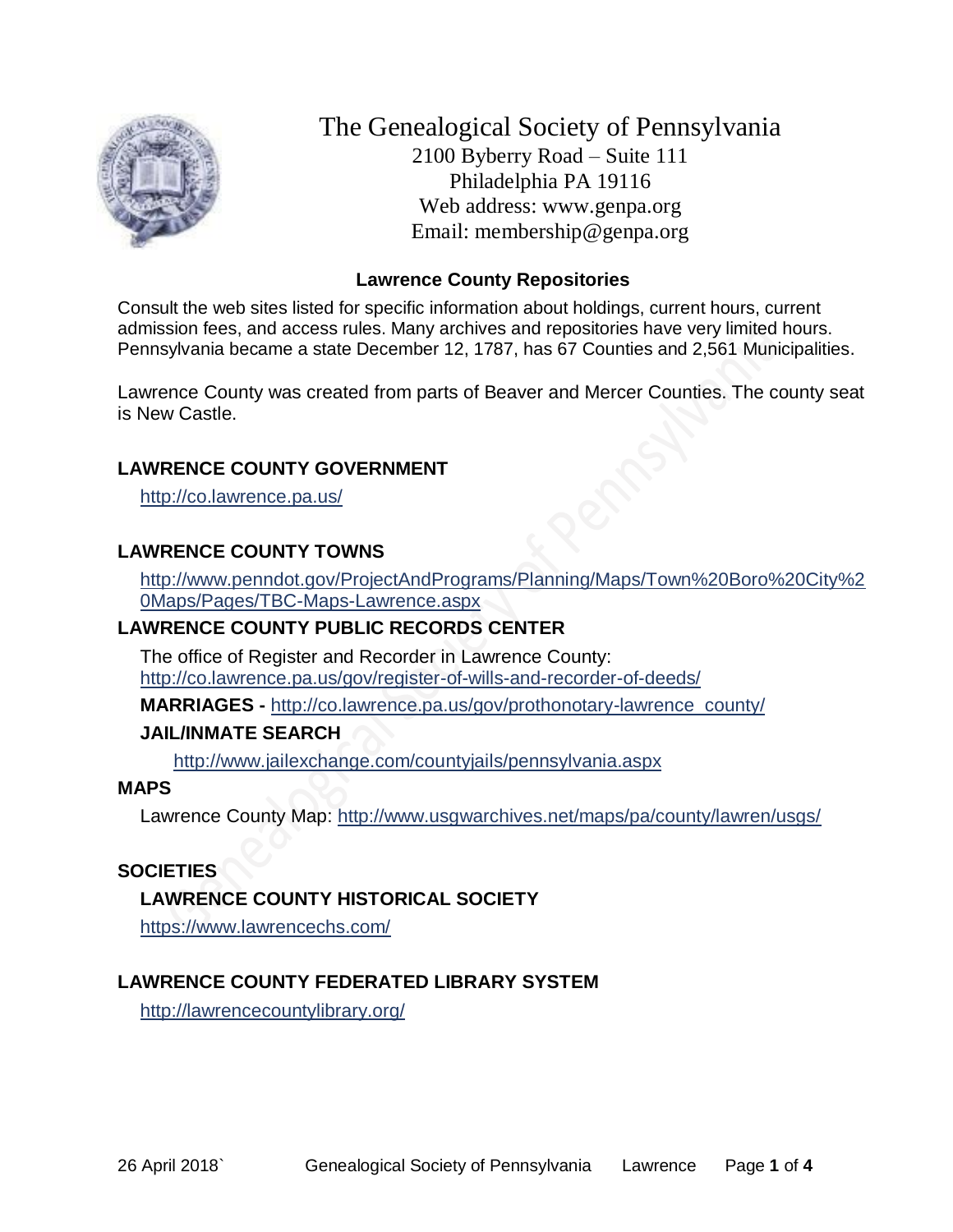# **RESOURCES**

- **Genealogical Society of Pennsylvania GSP** [http://GenPA.org](http://genpa.org/) **GSP Research** <https://genpa.org/research/>
- PAGenWeb Lawrence County <http://usgwarchives.net/pa/lawrence/>
- Obituaries –
- **LDS** <http://ldsgenealogy.com/PA> [http://www.newspaperobituaries.net/pennsylvania/lawrence\\_county\\_obituaries.htm](http://www.newspaperobituaries.net/pennsylvania/lawrence_county_obituaries.htm)
- **New Castle Public Library obituary and marriage database:**  [http://75.144.2.26/obit2/index.php?function=show\\_search\\_form&table\\_name=d\\_m&MM](http://75.144.2.26/obit2/index.php?function=show_search_form&table_name=d_m&MMN_position=15:15) [N\\_position=15:15](http://75.144.2.26/obit2/index.php?function=show_search_form&table_name=d_m&MMN_position=15:15)
- County Newspapers
	- o *New Castle News* <http://www.ncnewsonline.com/> o *Ellwood City Ledger*- <http://www.ellwoodcityledger.com/>
- **Random Acts of Kindness** <https://www.raogk.org/>
- **Family Search LDS:** <https://familysearch.org/>Free site but does require a login Collection List <https://familysearch.org/search/collection/list> [https://www.familysearch.org/wiki/en/Lawrence\\_County,\\_Pennsylvania\\_Genealogy](https://www.familysearch.org/wiki/en/Lawrence_County,_Pennsylvania_Genealogy)
- **Collections at the Historical Society of Pennsylvania HSP**  <http://hsp.org/collections>
	- HSP is membership based and there is a fee 1300 Locust Street, Philadelphia, PA 19107 215-732-6200 ext. 235 or [membership@hsp.org](mailto:membership@hsp.org)
- **RG-47. RECORDS OF THE COUNTY GOVERNMENTS** Guide to African American Resources at the Pennsylvania State Archives <http://www.phmc.state.pa.us/bah/aaGuide/AA-RG-47.html>
- **National Archives of Philadelphia** (**NARA**) Mid Atlantic Region: [http://www.nara.gov/research\\_rooms/mid\\_atlantic/](http://www.nara.gov/research_rooms/mid_atlantic/) **Records Request Process**

National Archives 14700 Townsend Road Philadelphia, Pennsylvania 19154-1096 Telephone: (215) 305-2044 Fax: (215) 305-2038 E-mail: [philadelphia.archives@nara.gov](mailto:philadelphia.archives@nara.gov) <https://wwwarchives.gov/philadelphia>

## **Naturalizations: NARA**

Pennsylvania: Philadelphia, 1790-1991; Pittsburgh, 1820-1979; Erie, 1940-1972; Scranton, 1901-1990; Wilkes-Barre, 1943-1972; Williamsport, 1909-1913; and Harrisburg, 1911-1917

#### **MILITARY**

The National Archives at Philadelphia (**NARA**), through its partners Ancestry.com and Fold3.com, provides access to records relating to the military service of individuals from the American Revolution through World War II. Please note that Official Military Personnel Files from World War I to the present are held by the National Archives at St. Louis. <https://www.archives.gov/st-louis>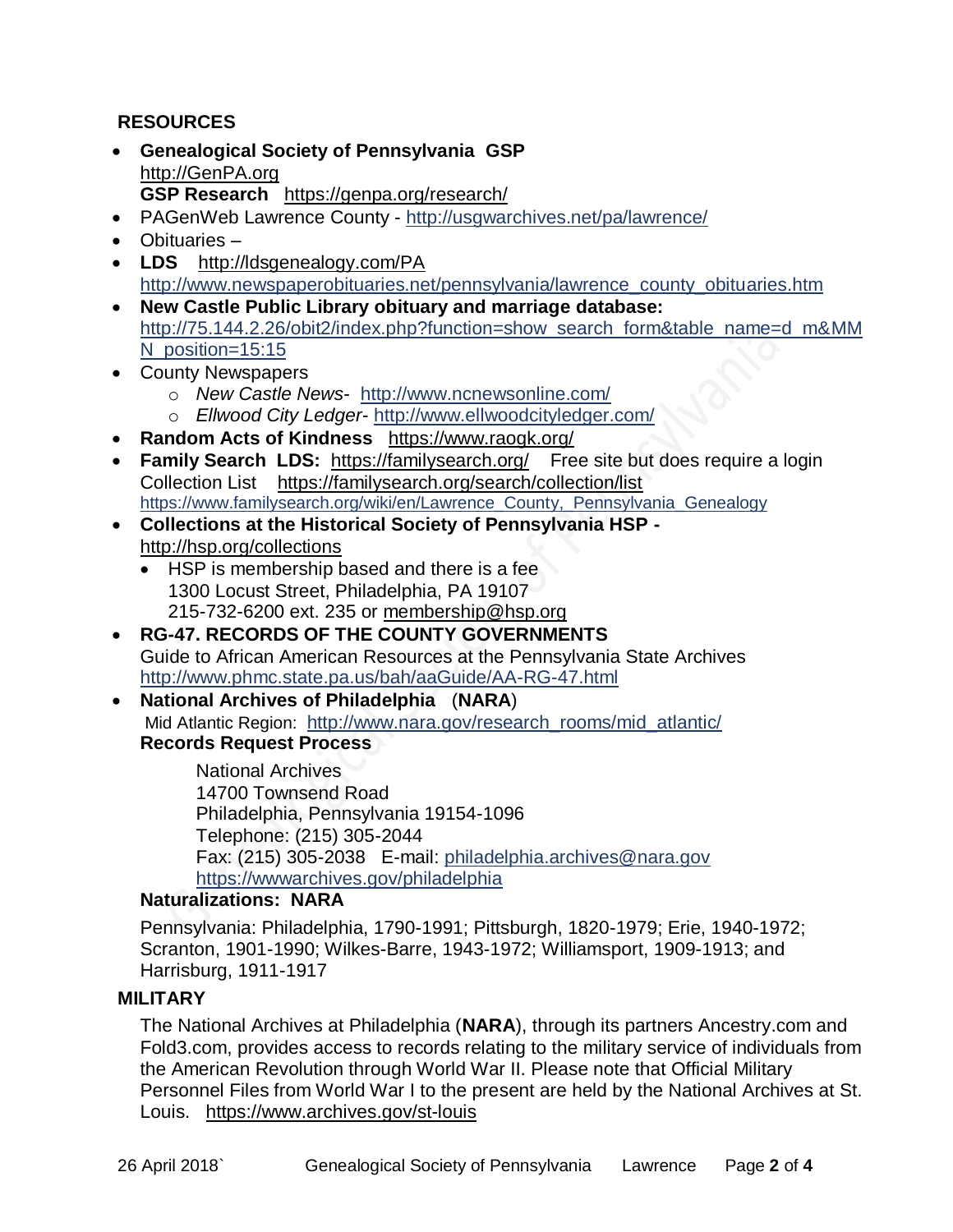World War I and World War II, Fourth Enumeration Draft Cards can also be accessed through our partner sites. In addition, Records of the Selective Service System, 1940- 1969, for individuals from Delaware, Maryland, Pennsylvania, Virginia, and West Virginia are available from the National Archives at St. Louis. Copies of World War I draft cards can be requested from the National Archives at Atlanta [\(Atlanta.archives@nara.gov](mailto:Atlanta.archives@nara.gov) ).

For information on obtaining World War II era and later draft cards, please see <http://www.archives.gov/st-louis/archival-programs/other-records/selective-service.html> <https://www.archives.gov/philadelphia/public/family-history.html#military>

#### **Pennsylvania Military Records Research Guide**

<https://www.raogk.org/pennsylvania-genealogy/pa-military-records/>

#### **Probate – Wills Administrations**

Probate records may include Person's exact death date, Names of the family members, Family relationships, Names of spouses of children, Residences, Adoption or guardianship of minor children or dependents, Worth of the property and land holdings, Evidence of occupation, religion, or military service

## **Family Search:** Pennsylvania Probate Records, 1683-1994 <https://familysearch.org/>

This collection includes probate records created in Pennsylvania counties. The records include wills, estate records and indexes.

## **State of Pennsylvania Vital Records**

The **Pennsylvania State Archives** collects, preserves and makes available for study the permanently-valuable public records of the Commonwealth, with particular attention given to the records of state government.

Mailing address: 350 North Street Harrisburg, PA 17120 Email: Email PA State Archives Phone: (717) 783-3281

GPS address: 801 North 3rd Street Harrisburg, PA 17102 Coordinates: 40.266080, - 76.886053

# **BIRTH CERTIFICATES**, 1906-1910

The Division of Vital Records (DVR) maintains birth records that occurred in Pennsylvania from 1906 to the present.

For information on public records (births occurring from 1906 to 1910), click on Pennsylvania State Archives <http://www.phmc.pa.gov/archives/Pages/default.aspx>or our Genealogy page.

[http://www.health.pa.gov/MyRecords/Certificates/Genealogy/Pages/14125.aspx#.WNvL](http://www.health.pa.gov/MyRecords/Certificates/Genealogy/Pages/14125.aspx#.WNvLKfkrJHY) **[KfkrJHY](http://www.health.pa.gov/MyRecords/Certificates/Genealogy/Pages/14125.aspx#.WNvLKfkrJHY)** 

## **Death Certificates**, 1906-1965

Original birth certificates for 1906-1910 and death certificates for 1906-1965 are available at the State Archives. Digital copies of the 1906-1908 birth certificates and the 1906-1963 death certificates may be found on Ancestry.com. Pennsylvania residents can access these records free of charge through Ancestry.com Pennsylvania. A free account can be created.